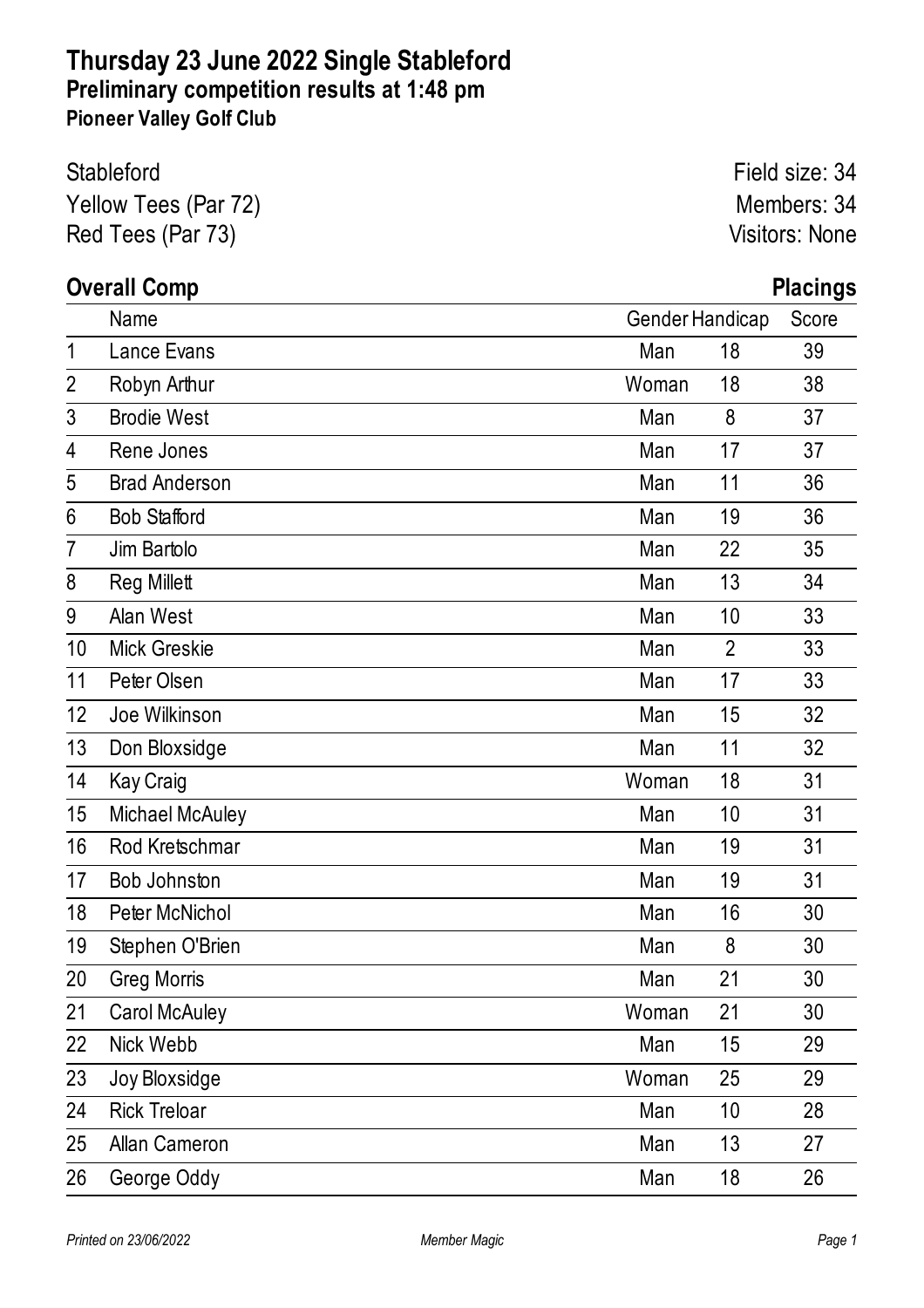#### **Thursday 23 June 2022 Single Stableford Preliminary competition results at 1:48 pm Pioneer Valley Golf Club**

# **Overall Comp Placings (continued)** Name Gender Handicap Score 27 Shelley Lewis Woman 26 26 28 Woodsy Woods **Man** 19 26 29 Ken Wolfenden Man 20 26 30 John Poroa Man 23 26 31 Paris West 25 32 Clive Rogers Man 23 25 33 Bruce Newport 24 34 Danny Moore Man 15 18